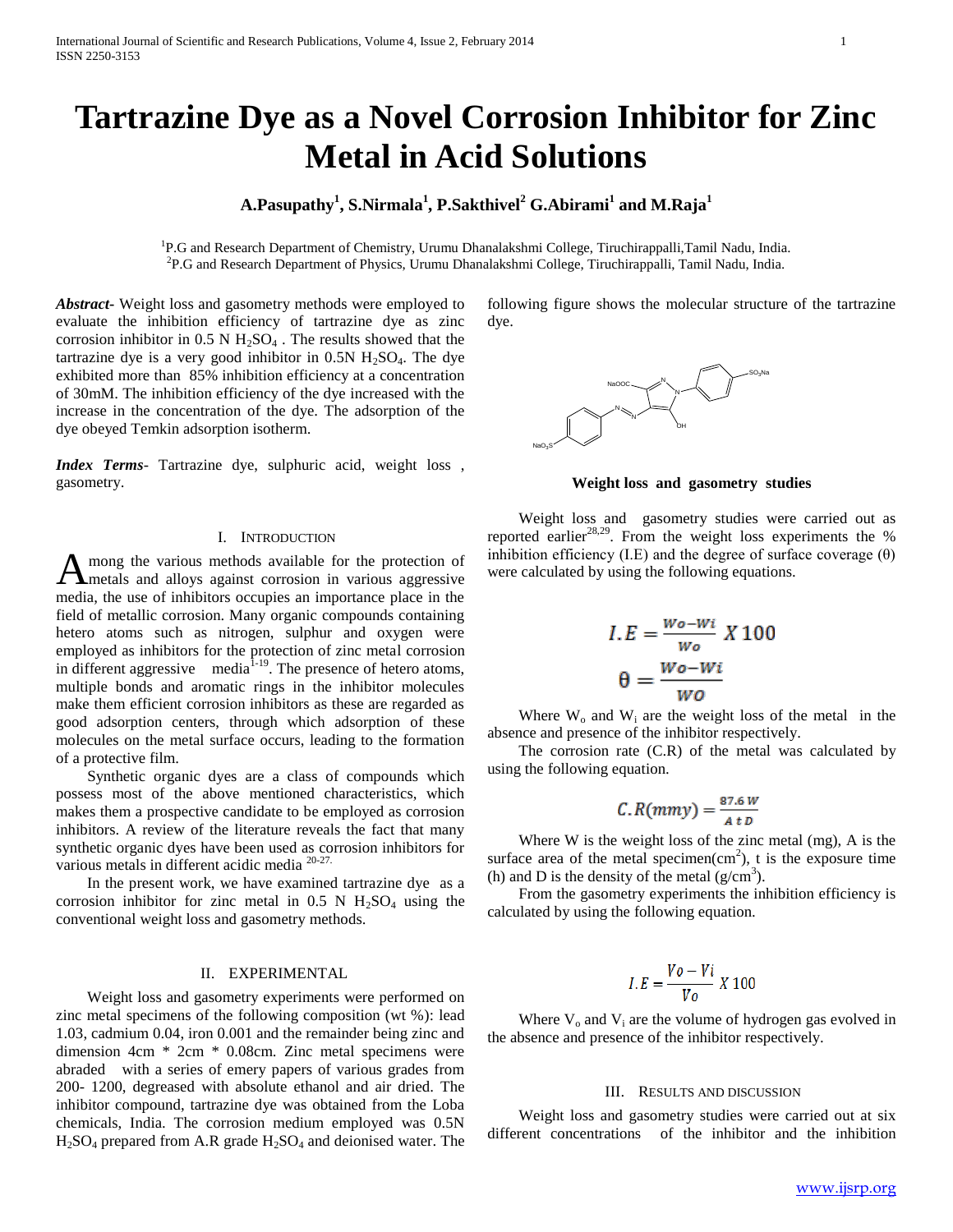efficiency(IE) values were calculated. Values of inhibition efficiency obtained from these experiments are presented in the table-1

**Table- 1 Values of inhibition efficiency(I.E(%) obtained from the weight loss and gasometry experiments.**

|             | Values                                | of   | $LE(\% )$ |      | for  | different |  |  |  |
|-------------|---------------------------------------|------|-----------|------|------|-----------|--|--|--|
| Method      | concentrations (mM) of tartrazine dye |      |           |      |      |           |  |  |  |
| employed    | inhibitor                             |      |           |      |      |           |  |  |  |
|             |                                       | 10   | 15        | 20   | 25   | 30        |  |  |  |
| Weight loss | 23.2                                  | 40.3 | 55.6      | 68.2 | 79.6 | 88.4      |  |  |  |
| Gasometry   | 22.8                                  | 41.6 | 54.7      | 67.4 | 80.4 | 89.3      |  |  |  |

 The results show that the inhibition efficiency increases with increase in the inhibitor concentration. The dependence of inhibition efficiency of the inhibitor on the concentration is shown in figure-1



**Figure-1 Variation of inhibition efficiency with concentration of the inhibitor.**

 The inhibitor molecule contains many hetero atoms namely sulphur, oxygen and nitrogen ,all of them possess lone pair of electrons. Through these lone pair of electrons they get adsorbed on the metal surface leading to the formation of a layer on the metal surface. This layer acts as a barrier between the metal and the corrosive media giving protection to the metal. The inhibitor also contains aromatic rings with lot of  $\pi$  electrons through which also adsorption of the inhibitor molecules on the metal surface can take place leading to enhanced protection. Another important factor responsible for the higher inhibition efficiency of the inhibitor is the large surface area of the inhibitor molecules which provides higher surface coverage to the metal after getting adsorbed on the metal surface.

 Values of corrosion rates obtained from the weight loss experiments for the corrosion of zinc in  $0.5N$  H<sub>2</sub>SO<sub>4</sub> in the presence of different concentrations of the inhibitor are presented in the table-2

**Table 2 Values of corrosion rates obtained from the weight loss experiments.**

| Values of corrosion rates(mm/y) for different   |      |     |       |      |      |  |  |  |  |
|-------------------------------------------------|------|-----|-------|------|------|--|--|--|--|
| concentrations (mM) of tartrazine dye inhibitor |      |     |       |      |      |  |  |  |  |
|                                                 | 10   | 15  | 20    |      | 30   |  |  |  |  |
| 79 O                                            | 61.5 | 457 | 32. 8 | 21 Q | 11 Q |  |  |  |  |

 From the table-2 it can be seen that the corrosion rates for the corrosion of zinc in  $0.5N$  H<sub>2</sub>SO<sub>4</sub> decreases with increasing concentration of the inhibitor. The effect of inhibitor concentration on the corrosion rates is shown in figure-2.



**Figure 2 Variation of corrosion rates with concentration of the inhibitor.**

#### IV. ADSORPTION ISOTHERMS

 From the weight loss measurements the degree of surface coverage (θ) for various concentrations of the inhibitor were evaluated. Temkin's adsorption isotherm was tested by plotting  $logC$  vs  $\theta$  which resulted in a straight line thereby showing that the adsorption of the inhibitor on the surface of zinc from 0.5N H2SO<sup>4</sup> obeys Temkin's adsorption isotherm. Figure -3 shows the Temkin adsorption isotherm plot for zinc in  $0.5N$  H<sub>2</sub>SO<sub>4</sub> containing different concentrations of the inhibitor.



**Figure 3 Temkin adsorption isotherm plot for zinc in 0.5N H2SO<sup>4</sup> with different concentrations of the inhibitor**

## V. CONCLUSIONS

 The tartrazine dye used as a corrosion inhibitor for zinc in 0.5N H2SO<sup>4</sup> performed well and gave high percentage of inhibition efficiency. It exhibited a maximum inhibition efficiency of 89.3 % at 30mM concentration. The inhibition efficiency of the inhibitor increases with the increase in the concentration of the inhibitor. The adsorption of the inhibitor on zinc surface obeyed Temkin adsorption isotherm.

#### **REFERENCES**

- [1] S.Kawai, H.Kato, Y.Hatoushika, and M.Yasumasa, Denki Kagaku, 43, (1975) 127.
- [2] L.Cavallaro, L.Felloni, and G.Trabanelli, 1st Euro.Symp.Corro. Inhibition, University of Ferrara, Ferrara, Italy, (1960) p 129.
- [3] L.I.Antropov, Zasch. Metal. 6, (1970) 440.
- [4] S.Biallazo, Elektrokhimiya, 1, (1965)1137.
- [5] K.Aziz, and A.M.Shams El din, Corros.Sci, 5, (1965)489.
- [6] R.Ramamani and S.P.Shanmuganadhan, Current Science, 37, (1968)39.
- [7] B.L.Jain and Gaur, J.N., J.Electrochem. Soc of India, 37, (1978)165.